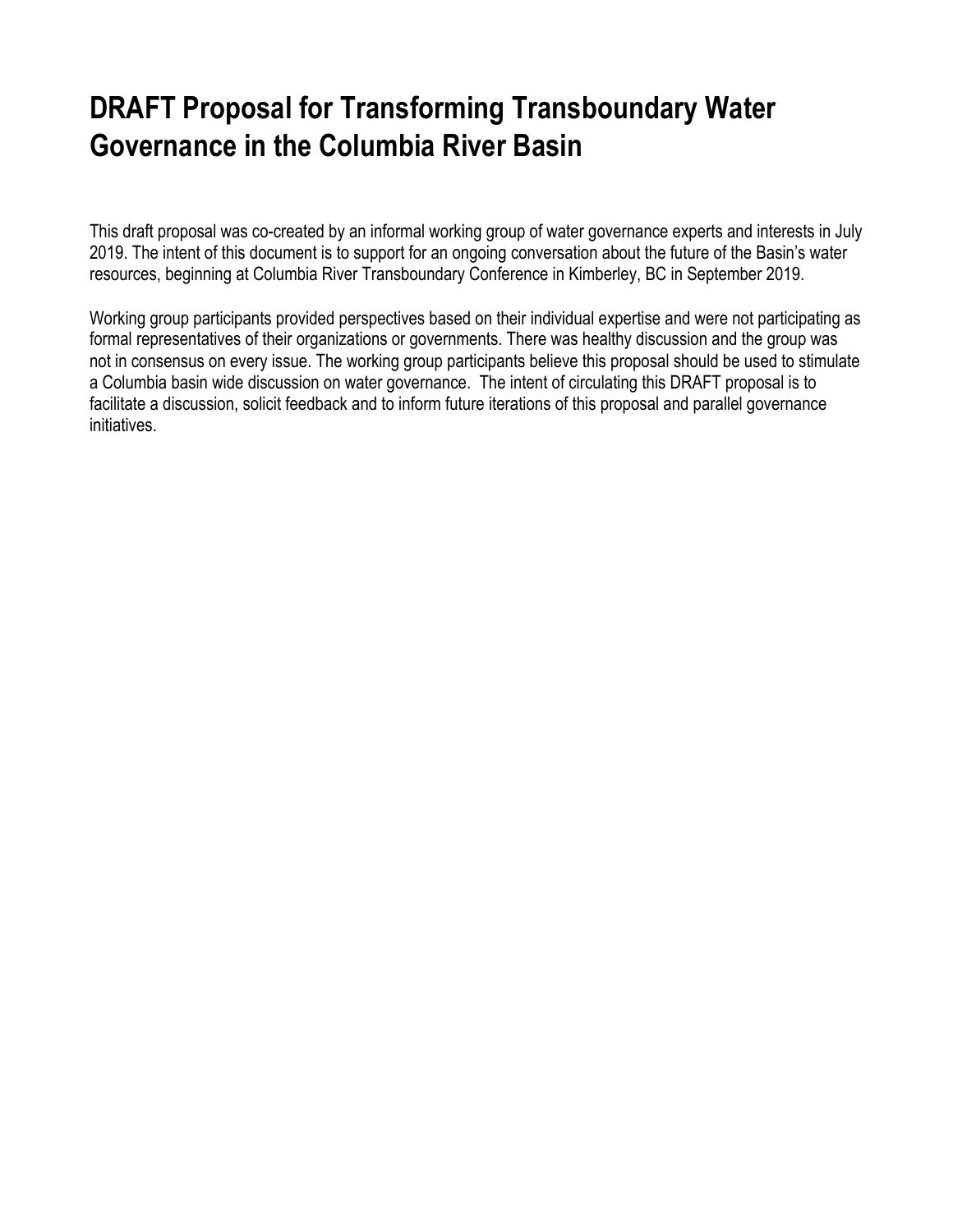**INTENDED FOR DISCUSSION PURPOSES**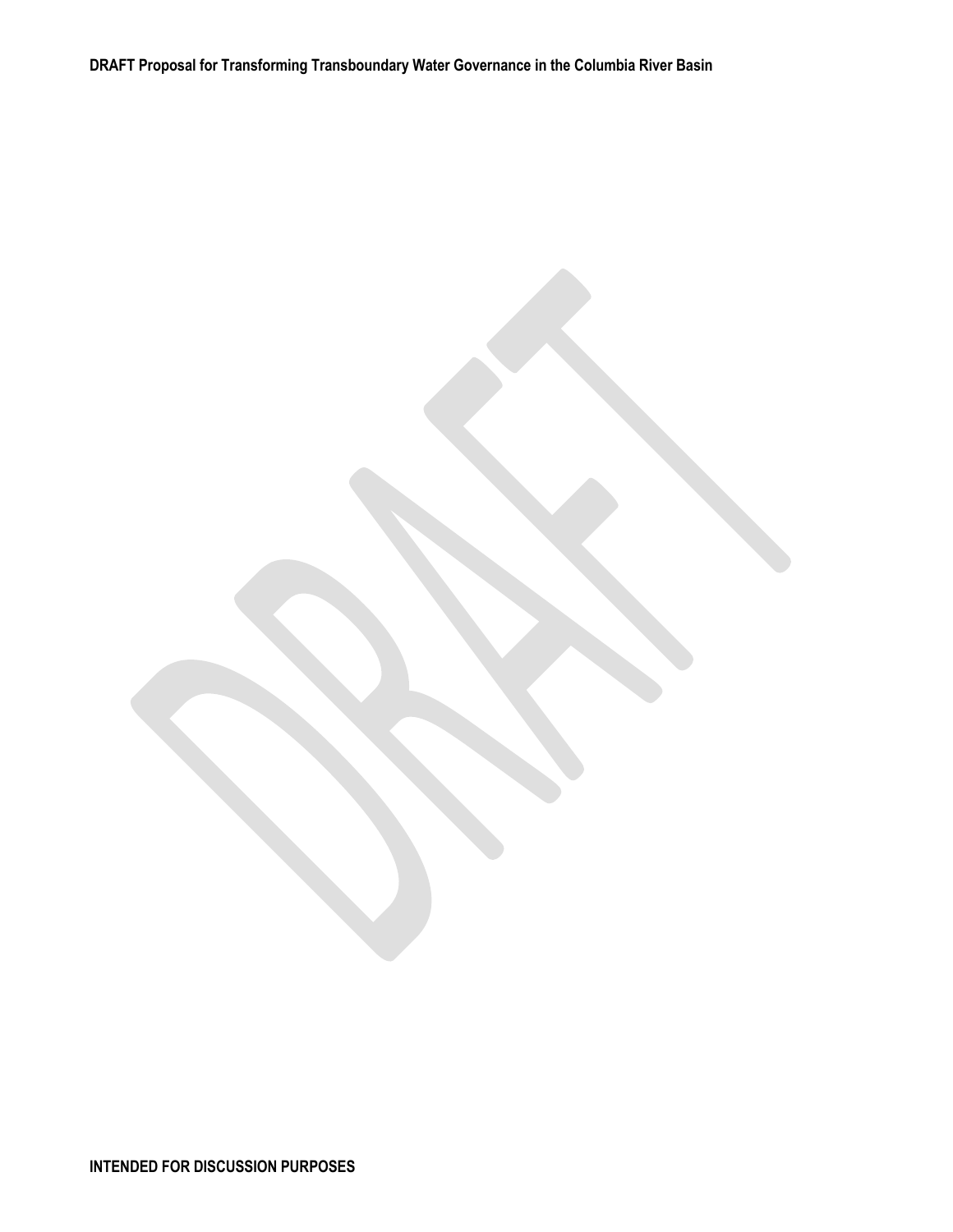# **EXECUTIVE SUMMARY**

For over 50 years the Columbia River Treaty (CRT) has largely focused on the two limited objectives it was designed for: (1) optimizing hydro power and (2) flood control in both Canada and the United States.

The ongoing CRT re-negotiations provide a unique opportunity to begin to align governance of the international transboundary Columbia River Basin with emerging and urgent imperatives including but not limited to: climate change, (active) adaptive management, ecosystem function and services, water quality, changing energy markets, meaningful participation of local governments and stakeholders in decision making, and – critically – recognition of the rights of First Nations and Tribes to self-determination both in terms of their aboriginal titles and rights and in regards to their legally protected Treaty rights to govern their lands and resources.

While these issues go beyond the current, or likely future, scope of even a 'modernized' CRT, reforming the CRT remains a critical and practical first step to strengthening governance of the transboundary basin. By relying on international experiences i.e. lessons from second and third generation treaties, indigenous leadership, and results from the CRT review process, the next two steps in the evolution of good governance in the international Columbia River Basin are:

- First, it is critical to seize the immediate opportunity to modernize and re-vitalize the CRT. This will include: a) establishment of ecosystem function and protection of Indigenous cultural values as a coequal purpose of the Treaty; b) increasing the inclusivity of CRT governance, and; c) utilizing adaptive management as a primary tool for decision-making in the face of uncertainty.
- Second, it is necessary to advance a long-term transboundary governance objective that specifically includes the establishment of a Columbia basin-wide International River Basin Organization (IRBO).

IRBOs are now a feature of over 260 international watercourses throughout the world. An IRBO in the Columbia will unquestionably help meet the deficiencies of the CRT and can support the implementation of principles of adaptive management. IRBO's provide a mechanism for enhanced public engagement and transparency, coordination, and scientific review, and can operate as a referral resource to address emerging issues. An IRBO can provide accountable oversight for technical management entities. It can be designed to comply with international norms regarding the rights of indigenous peoples.

Those who live in the Columbia River Basin must adapt to climate change, changing energy markets, shifts in land use and a changing society. All will therefore benefit from the formation of a forum that responds to social and ecological change.

## **Actions required include**:

- 1. Continued engagement of Indigenous sovereigns, other levels of government and Basin citizens in the process to reform the Columbia River Treaty to represent a 21st century tool for governance of transboundary waters.
- 2. Distribute this draft proposal to interested parties to ignite a conversation on the future of the Columbia River Basin governance.
- 3. Begin the process of both designing the institutional architecture and creating the implementation strategy for the IRBO. Early steps will include extensive engagement within and among sovereigns and interest communities across the transboundary Basin.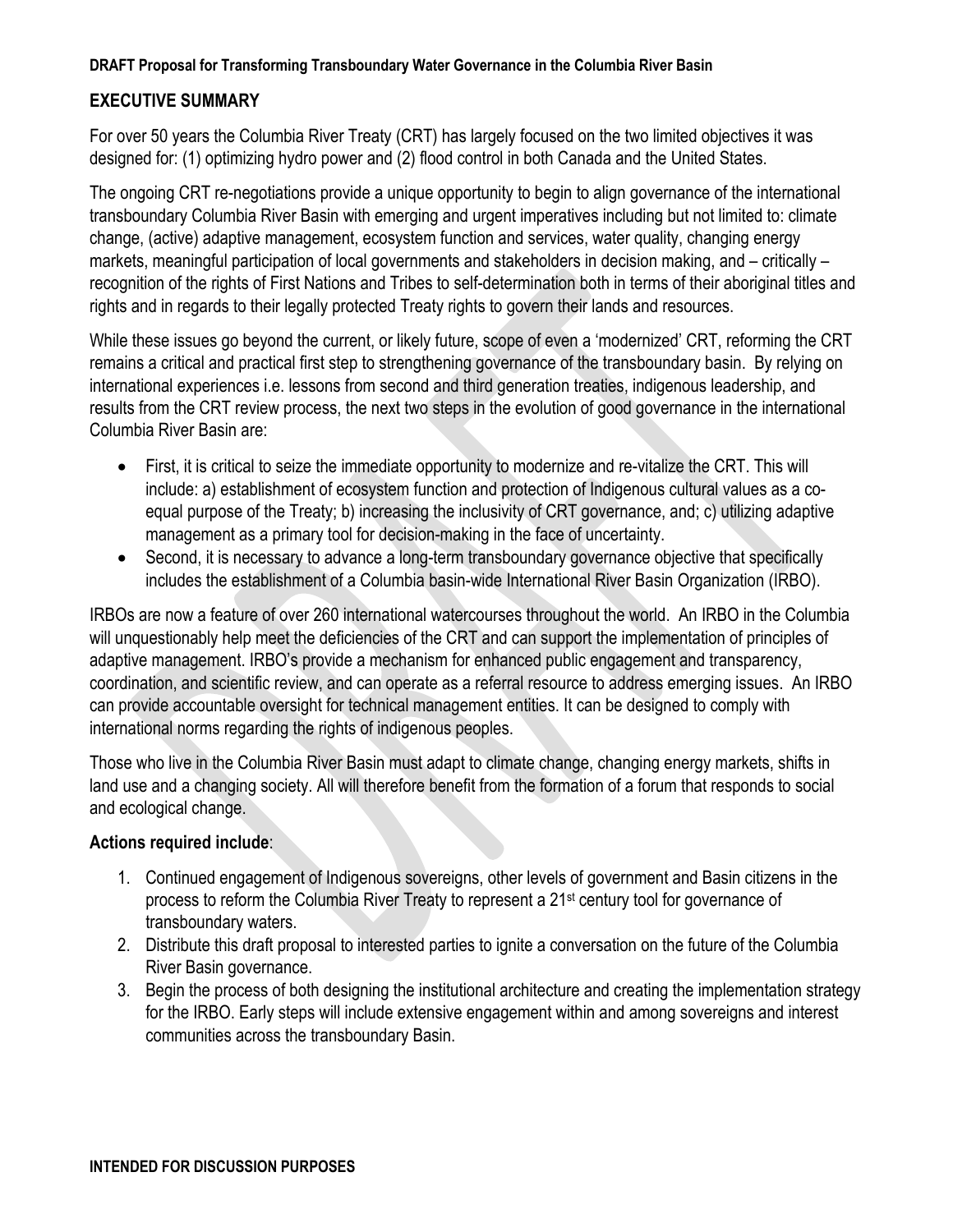## **DETAILED PROPOSAL**

This proposal outlines how governance and management of transboundary waters can be strengthened across the transboundary Columbia River Basin through the creation of an International River Basin Organization (IRBO) that operates alongside a modernized Columbia River Treaty (CRT). This proposal complements the research and work already accomplished and underway in other forums on this subject by articulating a clear set of next steps needed to advance an inclusive, holistic, and nested governance approach.

## **Issue Statement:**

The current international water governance structure in the Columbia River Basin is based on management by Canadian and US Utilities which have responsibility for coordinating flood control and power benefits, the two original, limited objectives of the CRT. The principal elements of transboundary governance in the Columbia River Basin are currently based on the International Joint Commission (IJC), IJC orders, and the Columbia River Treaty.

This governance structure is no longer viable as the Columbia Basin as a whole faces a number of risks and emerging issues which will lead to increasing water insecurity unless addressed in an improved governance model. These factors include: a legacy of adverse environmental impacts i.e. water quality; a failure to include Tribes and First Nations in decision making; climate change affecting river hydrology and temperatures; restoring ecosystem function to make the rivers more resilient to these changes; evolving energy technology and markets required to adapt to a low carbon future; and shifting social dynamic factors including values expressed by indigenous peoples and basin citizens on both sides of the border i.e. Traditional Ecological Knowledge.

The current governance structure fails to address restoration of ecosystem function now recognized as an additional necessary objective by both signatories. It is not flexible enough to address water management as conditions change. It lacks a useful mechanism for public input and is not transparent. Coordination between stake holders and information-sharing is limited. Finally, monitoring and scientific review is often ad-hoc or nonexistent.

## **Drivers for Governance Reform:**

The current CRT model, implemented and governed by technocratic utilities, does not support transparency nor does it have the capacity to implement an adaptive management approach in the face of climatic, social and ecological uncertainty. There is a need to integrate ecosystem based function objectives within the existing operations mandate to optimize the shared benefits of flood control and power production.

- 1. Due to climatic uncertainties, changing energy markets, and changing social values, there is a need for active adaptation. The implementation of adaptive management is one tool resource managers may use to experiment and tweak operations as desired outcomes evolve or as conditions necessitate.
- 2. When decision-making moves beyond science, engineer-managing entities are not well-suited to deliberating governance issues because they are not mandated to consider a broad array of social values nor reflect the emotional or spiritual aspects of water in their decisions. There currently exists no appropriate governing body to make value judgements in the Columbia River Basin.
- 3. The Governments of Canada and British Columbia committed to reconciliation and the renewal of the relationships with Indigenous Peoples based on the principles set forth in the United Nations Declaration on the Rights of Indigenous Peoples. Federal and State agencies in the United States of America have entered into agreements, backed by legal precedents, with tribes in the Northwest to act as co-managers of natural resources in the Columbia River Basin and beyond. Any modifications to the CRT or subsequent inter or intra-national agreements must ensure full engagement and consent from tribes and First Nations and be in alignment with articulated Indigenous governance principles.
- 4. Water quality, invasive species, migratory species protection, anadromous salmon restoration and habitat restoration are examples of issues currently not included in the CRT. Addressing these ecological issues

#### **INTENDED FOR DISCUSSION PURPOSES**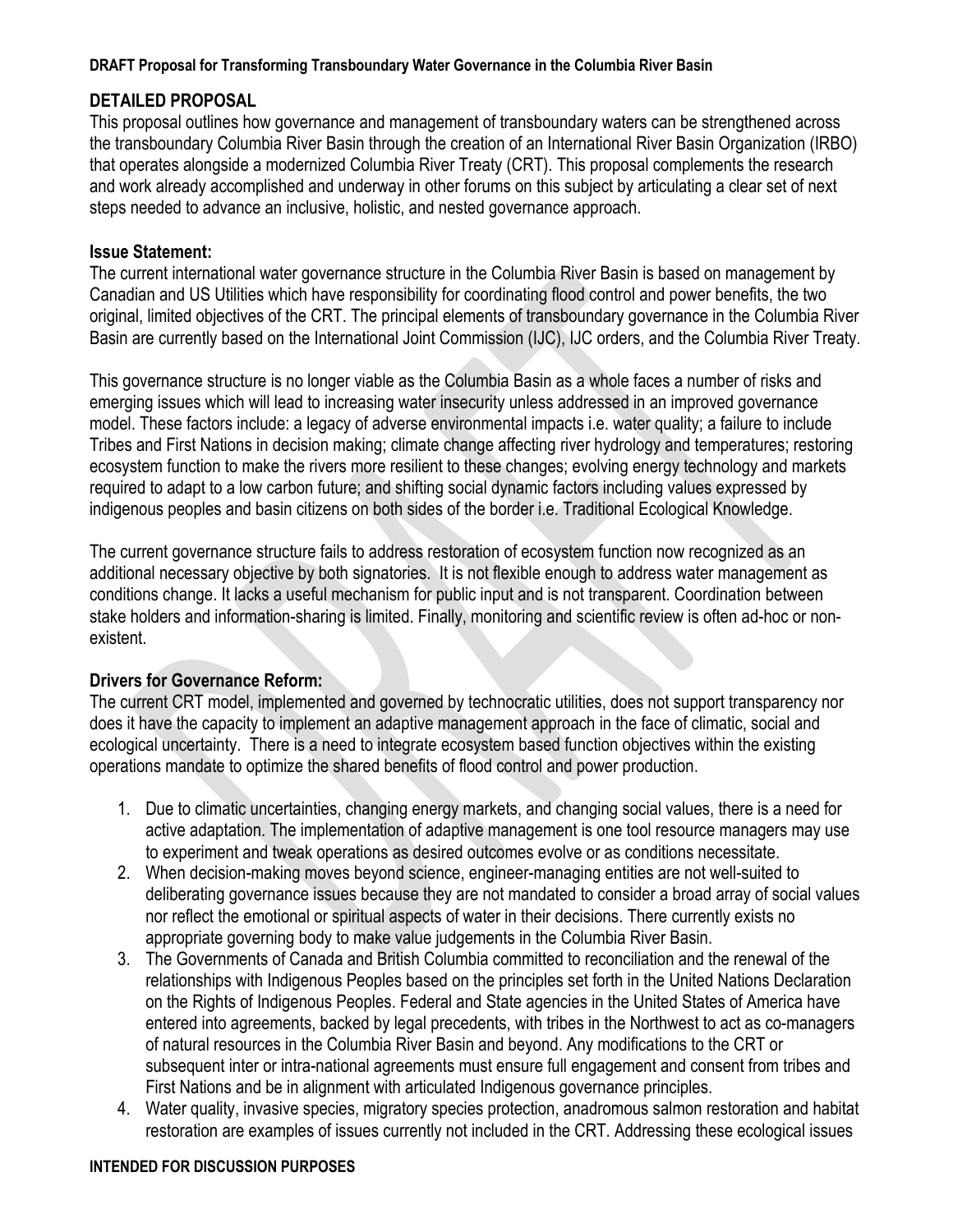will require mechanisms for coordination and data sharing that should be included in future transboundary agreements. The CRT (and the basin as a whole) is lacking a forum to identify and address complex environmental and social issues. In light of ecological and social uncertainties, coupled with the narrow operational mandate of the CRT, managers are cautious and resistant to modifying operations to account for emerging objectives.

## **What is Needed:**

Building upon the content and tenor of the CRT review process, the Shared Vision and Declaration of the Indigenous Peoples of the Columbia Basin, the One River-Ethics Matter conference series, and the work of the Universities Consortium on Governance of the Columba River Basin, we propose an adaptive water governance model.

*Immediate Actions: (1) an appropriate authority develop and review an adaptive governance framework for the Columbia River Basin; (2) a modernized Columbia River Treaty that identifies the objective of incorporating Ecosystem Based Function as a priority alongside optimizing river flow and storage projects for hydropower and flood control; (3) the modernization of IJC orders to include principles of adaptive management; (4) begin a transparent process to form an IRBO to address transboundary basin wide issues*

## **We Recommend:**

Existing best practices require that a flexible, sustainable, ethics-based and legitimate water governance structure must include:

- 1. the inclusion of sovereign representation, including the full participation and leadership of indigenous nations, states, province, and local government;
- 2. transparency in decision making;
- 3. long-term and sustainable resourcing (i.e. staff, funding, institutional structure);
- 4. a mechanism for prioritization of issues and joint decision-making;
- 5. a mechanism for oversight of adaptive management implemented under transboundary agreements;
- 6. a mechanism for compilation and sharing of information relevant to transboundary river issues;
- 7. meaningful public participation; and
- 8. a basin-wide educational outreach effort.

We therefore propose a governance framework that divides the delegation of authority between management (operations, implementation) and governance (vision, objectives, value judgements), and which supports the implementation of adaptive management in operations of the CRT (and the basin as a whole). This would take the form of an umbrella framework for an International River Basin Organization (IRBO). A nested approach would include both a CRT/transboundary scale forum and a basin wide, IRBO forum to address issues of appropriate scale and substance.

We envision that the IRBO be paired with science and citizen/cultural advisory bodies designed to facilitate transboundary cooperation and transparency. We imagine that the IRBO will have oversight and referral authority for enforcement of existing and future transboundary agreements on the management of the waters of the Columbia River Basin.

**Proposed Implementation Process***: Transboundary Governance of the Columbia River Basin through Multiple Mechanisms: an IRBO and a Modernized CRT*

A phased implementation process that will take resources, time, coordination and commitment by all partners. These next steps broadly fall into three categories: (1) education and dialogue; (2) CRT modernization; and (3) the establishment of an IRBO as a holistic governing body in the Columbia River Basin.

#### **INTENDED FOR DISCUSSION PURPOSES**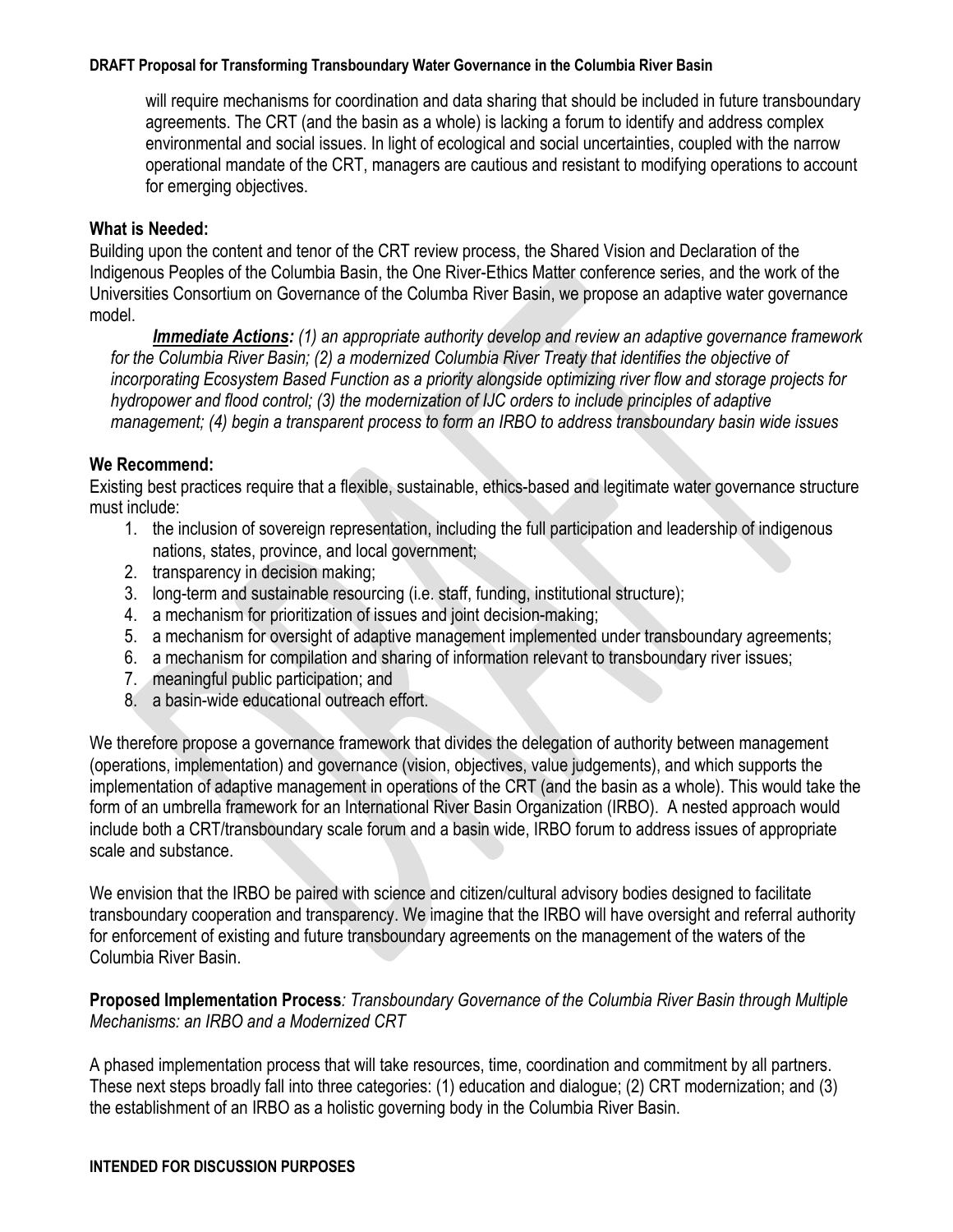*A two-fold approach to good governance in the Columbia River Basin:*

- **1) Short-term goals – a 21st century Columbia River Treaty**
	- a. Review of this proposal by CRT negotiators and further consultation with parties such as Tribes, First Nations, states, local governments and the public to guide the next steps.
	- b. Issue a request for proposal for a feasibility analysis for the use of adaptive management principles for the CRT. Scope of work to include:
		- *1.* review the best practices for applying adaptive management used by other International River basins;
		- *2.* outline the issues and extent of social-ecological uncertainties facing Columbia River; and identify which issues would be better addressed through international coordination and cooperation
		- *3.* establish a vision, objectives and operating principles; and
		- *4.* describe the resources (technical expertise and budgets) required to implement Adaptive Management.
	- c. Adjust the Entity composition to enable consistency with a future mission and goals of an IRBO and modernized CRT.
		- 1. Reorganize and rename the Permanent Engineering Board to align with a broadened scope to include Ecosystem Based Function.
		- 2. Institutionalize a consensus building process for a diverse governing body to articulate a vision with clearly defined goals. Such a document could serve as a "constitution" for a novel committee or organization.
		- 3. Decision-making authority and oversight must shift to those more directly impacted by river decisions, notably tribes and First Nations in addition to other sovereigns.
	- d. Establish a forum to provide transboundary coordination, scientific review, and information sharing on basin-wide issues associated with ecosystem-based function. Such a forum would also provide oversight and referral authority for problems faced by managing entities that were not anticipated by the drafters of the new Treaty or that cannot be solved by existing scientific information.
	- e. Modernization of existing IJC orders to include principles of adaptive management and reflect changes in the current social-ecological system.
	- f. Recognize the need for a governance and coordination mechanism that encompasses the entire basin. This includes a nested forum at the CRT scale to address emerging social and ecological objectives within the storage and river-flow scope of the CRT.

# **2) Long-term goals – Basin wide approach**

- a. Establishment of a transboundary committee made up of representatives and leaders from a diverse – basin wide - group of stakeholders to participate in creating and articulating a shared vision for the future of the Columbia River Basin.
- b. Establish an IRBO to address the multitude of issues and objectives that fall both in and outside the scope of the CRT and create two advisory bodies to support the IRBO:
	- 1. A knowledge and science advisory board composed of Indigenous scientists and knowledge-keepers as well as state, provincial, federal agency and university scientists; and
	- 2. A citizens and cultural advisory board representing communities and interests in the basin.
- c. Support opportunities for indigenous nations to engage internally and externally to ensure that all governance dialogue is informed by Indigenous Peoples' governance principles and values.